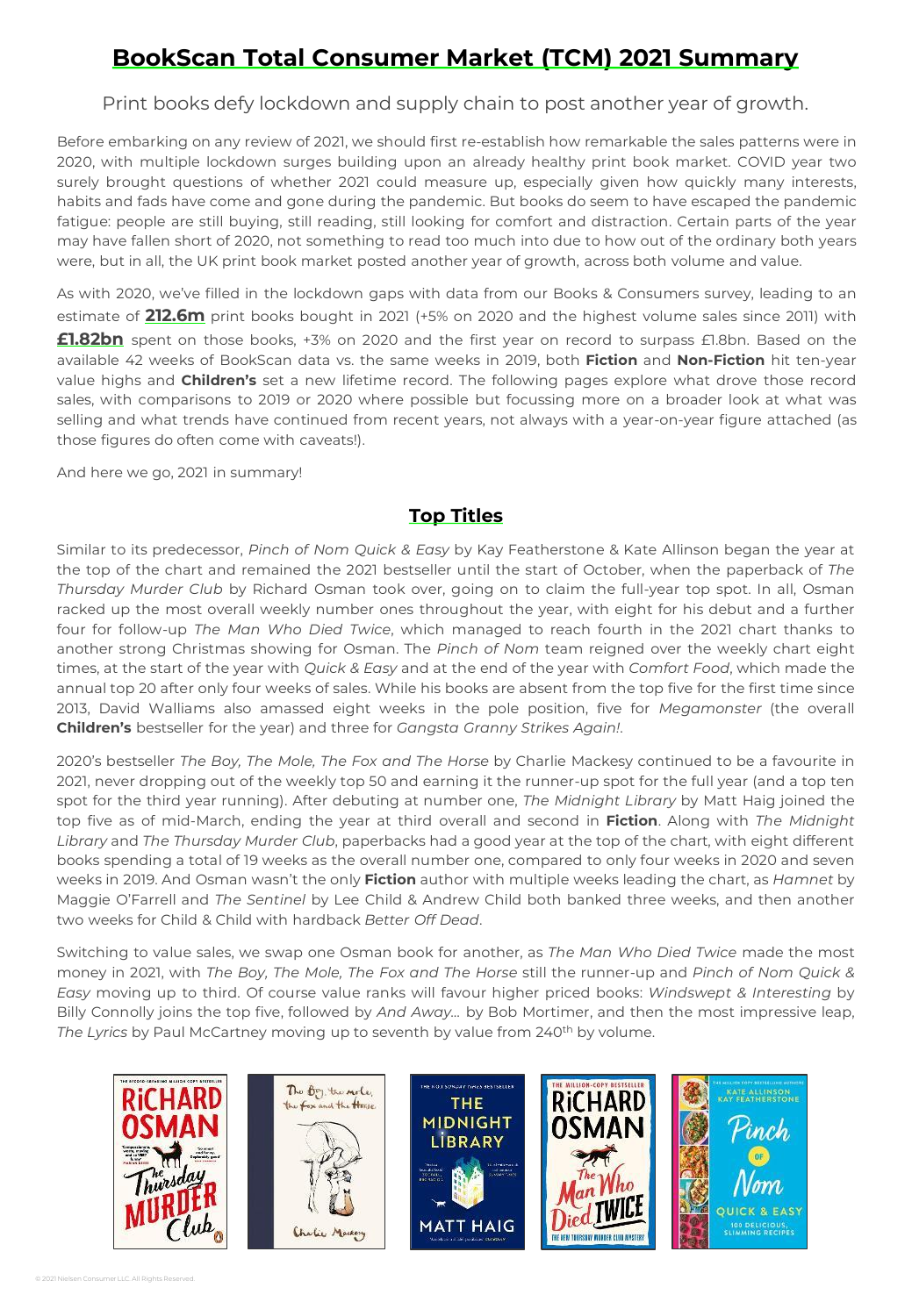In total, **Adult Fiction** claims nine spots in the annual top 20, the highest number since 2012, with five of those titles representing repeat series/books from 2020's bestsellers. *Where the Crawdads Sing* by Delia Owens takes a spot for the second year in a row, ranking tenth overall and fourth in **Fiction** thanks to steady sales throughout the year, while *The Sentinel* keeps up the usual *Jack Reacher* presence among the year's bestsellers, at 18th overall. Richard Osman has increased his presence at the top of the chart, with the hardback of *The Thursday Murder Club* staying among the bestsellers after leading **Fiction** in 2020, replaced by the paperback at the top of the 2021 chart and joined by *The Man Who Died Twice* hardback. With both *The Thursday Murder Club* editions present, this marks the first time on record that the hardback and paperback of the same book have both appeared within the annual top 20.

As for the new entries, Marian Keyes nabs her highest position in a decade, with *Grown Ups* at 13th in the **TCM** (one spot ahead of *The Break* back in 2018 and one spot behind *The Brightest Star in the Sky* in 2011). Booker winner *Shuggie Bain* by Douglas Stuart kicked off the year among the hardback bestsellers, leading into the paperback debuting at second in the **TCM** followed by a successful enough run to land it at 19th overall for the year. Not the only prize among the bestsellers, as Women's Prize for Fiction winner *Hamnet* hit number one upon its release and appears at 12th overall and fifth in **Fiction**, with high enough sales to make it Maggie O'Farrell's lifetime bestseller so far. Similarly, **Fiction** runner-up for the year *The Midnight Library* is Matt Haig's most successful book to date.



*The Boy, The Mole, The Fox and The Horse* tops the **Non-Fiction** chart once again, ahead of another repeat bestseller *Pinch of Nom Quick & Easy*, which ranked 18th in 2020; new release *Comfort Food* improved on that to reach 17th overall. *Guinness World Records 2022* marks the annual's highest position since 2017, at third in **Non-Fiction** and sixth in the **TCM**. While **Non-Fiction** titles claim fewer spots in the 2021 top 20 than in the previous year, more **Autobiographies** make the chart, from Bob Mortimer, Billy Connolly and Dave Grohl, the last of which hit the overall weekly top spot upon release.

The bestsellers don't have quite the variety that we've seen in recent years for **Non-Fiction**, with only four different product classes represented, thanks to the doubling up of *Pinch of Nom* and all of the memoirs coming from the **Arts** subcategory. If we extend a bit beyond those top 20, a few more categories come up, with *Tap to Tidy*, *Jane's Patisserie* and *Good Vibes, Good Life* featuring at the top of their respective product classes, but even with the different types of books, a pattern of celeb author status (whether more traditional celebrity or newer social media personalities) certainly ties together the top of the **Non-Fiction** chart.



Even with only three authors represented by the **Children's** titles within the overall top 20, that's more variety than 2020 gave us, when David Walliams was the only name in there, with the top three **Children's** books. Walliams dropped down to two of the **Children's** bestsellers for 2021, with *The Christmas Pig* by J.K. Rowling separating the two. TikTok favourite *They Both Die at the End* by Adam Silvera just made it into the top 20 as of the final week of the year, the first YA title to do so since 2015. Special mention goes to *You Are a Champion* by Marcus Rashford & Carl Anka, which was inched out of the bestsellers post-Christmas but did end at 21st overall and 5 th in **Children's**.

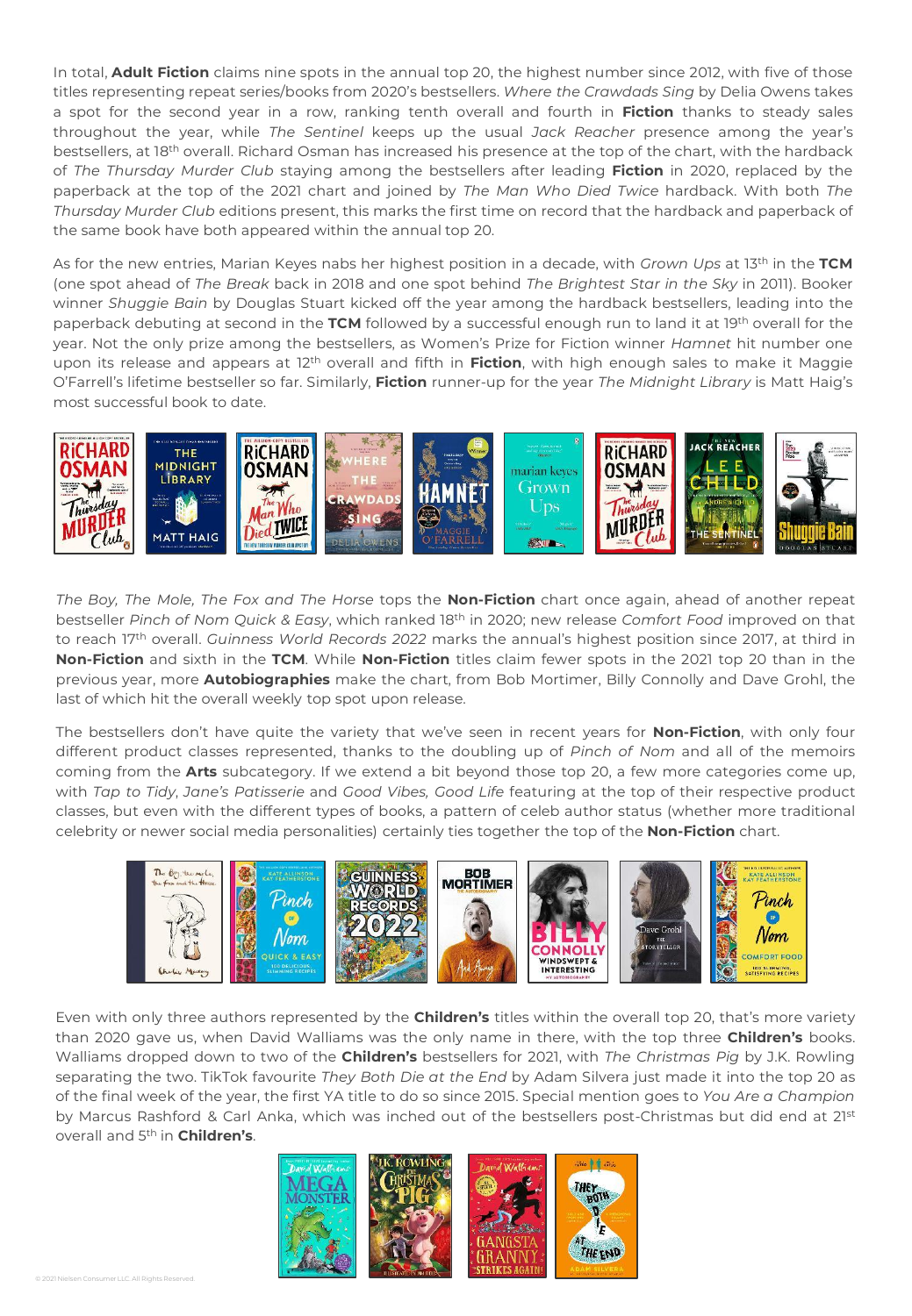| <b>TCM Top 20 Titles 2021</b> |                                           |                                     |                           |            |                |                                          |  |  |  |  |
|-------------------------------|-------------------------------------------|-------------------------------------|---------------------------|------------|----------------|------------------------------------------|--|--|--|--|
| Pos                           | Title                                     | Author                              | Publisher                 | <b>RRP</b> | <b>Binding</b> | <b>Product Class</b>                     |  |  |  |  |
| 1                             | The Thursday<br>Murder Club               | Richard Osman                       | Penguin                   | £8.99      | P              | Crime, Thriller &<br>Adventure           |  |  |  |  |
| 2                             | The Boy, The Mole,<br>The Fox & The Horse | Charlie Mackesy                     | Ebury                     | £16.99     | Н              | History of Ideas &<br>Popular Philosophy |  |  |  |  |
| 3                             | The Midnight<br>Library                   | Matt Haig                           | Canongate                 | £8.99      | P              | General & Literary<br>Fiction            |  |  |  |  |
| 4                             | The Man Who<br>Died Twice                 | Richard Osman                       | Penguin                   | £18.99     | Н              | Crime, Thriller &<br>Adventure           |  |  |  |  |
| 5                             | Pinch of Nom<br>Quick & Easy              | Kay Featherstone<br>& Kate Allinson | Pan Macmillan             | £20.00     | н              | Health, Dieting &<br>Wholefood Cookery   |  |  |  |  |
| 6                             | Guinness World<br>Records 2022            |                                     | Guinness World<br>Records | £20.00     | Н              | Dictionaries &<br>Reference              |  |  |  |  |
| 7                             | And Away                                  | <b>Bob Mortimer</b>                 | Simon & Schuster          | £20.00     | Н              | Autobiography: The Arts                  |  |  |  |  |
| 8                             | Megamonster                               | David Walliams                      | HarperCollins             | £14.99     | Н              | Children's Fiction                       |  |  |  |  |
| 9                             | Windswept &<br>Interesting                | <b>Billy Connolly</b>               | John Murray Press         | £25.00     | Н              | Autobiography: The Arts                  |  |  |  |  |
| 10                            | Where the<br>Crawdads Sing                | Delia Owens                         | Little, Brown             | £8.99      | P              | General & Literary<br>Fiction            |  |  |  |  |
| 11                            | The Christmas Pig                         | J.K. Rowling                        | Hachette<br>Children's    | £20.00     | Н              | Children's Fiction                       |  |  |  |  |
| $12 \overline{ }$             | Hamnet                                    | Maggie O'Farrell                    | Headline                  | £8.99      | P              | Historical &<br>Mythological Fiction     |  |  |  |  |
| 13                            | Grown Ups                                 | Marian Keyes                        | Penguin                   | £8.99      | P              | General & Literary<br>Fiction            |  |  |  |  |
| 14                            | Gangsta Granny<br><b>Strikes Again!</b>   | David Walliams                      | HarperCollins             | £14.99     | Н              | Children's Fiction                       |  |  |  |  |
| 15                            | The Thursday<br>Murder Club               | Richard Osman                       | Penguin                   | £14.99     | н              | Crime, Thriller &<br>Adventure           |  |  |  |  |
| 16                            | The Storyteller                           | Dave Grohl                          | Simon & Schuster          | £20.00     | Н              | Autobiography: The Arts                  |  |  |  |  |
| 17                            | Pinch of Nom<br>Comfort Food              | Kay Featherstone<br>& Kate Allinson | Pan Macmillan             | £20.00     | Н              | Health, Dieting &<br>Wholefood Cookery   |  |  |  |  |
| 18                            | The Sentinel<br>(Jack Reacher 25)         | Lee Child &<br>Andrew Child         | Transworld                | £8.99      | Ρ              | Crime, Thriller &<br>Adventure           |  |  |  |  |
| 19                            | Shuggie Bain                              | Douglas Stuart                      | Pan Macmillan             | £8.99      | P              | General & Literary<br>Fiction            |  |  |  |  |
| 20                            | They Both Die<br>at the End               | Adam Silvera                        | Simon & Schuster          | £7.99      | Ρ              | Young Adult Fiction                      |  |  |  |  |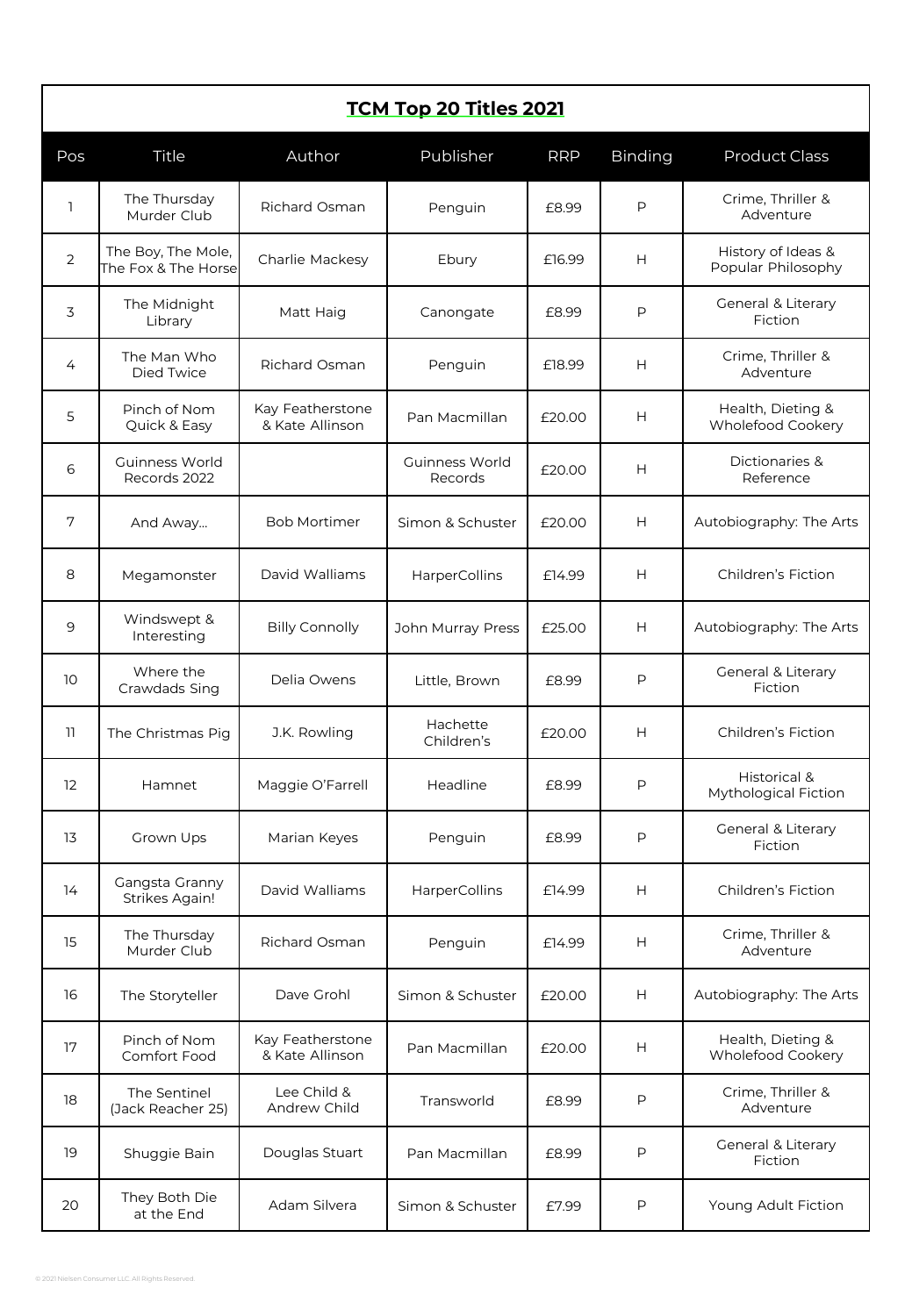## **Top Authors**

Julia Donaldson was once again the bestselling author in the UK in 2021, with her new *Tales from Acorn Wood* book *Cat's Cookbook* leading the **Pre-School & Picture Books** chart for the year, joined within the category's top ten by six more of her collaborations with Axel Scheffler. The only new entry to the top ten was Rod Campbell, shifting up from 11th in 2020. The top four **Children's** authors stayed the same as the previous year, now followed by Tom Fletcher, who jumped up to fifth and also earned a spot within the overall **TCM** top ten for the year. **Children's** authors dominate within the overall ranks, even gaining a spot away from **Non-Fiction** since 2020.

That leaves Kay Featherstone & Kate Allinson, once again at the top of their sector, as the only strictly **Non-Fiction** authors within the **TCM** top ten. Charlie Mackesy held onto his spot at second in **Non-Fiction**, with Jamie Oliver, Rukmini Iyer and Mary Berry also making repeat appearances in the top ten. The remaining half are new entries, three of which had books within the bestsellers as already covered (Billy Connolly, Bob Mortimer and Dave Grohl). The combination of the strong performance for Vex King's first book with his 2021 release was enough to boost him into the top ten from 29th, while Amanda Owen leapt up thanks to two new books combined with her backlist.

**Fiction** saw its own share of jumps, most significantly Matt Haig moving up from 62<sup>nd</sup> to fourth and also earning a spot in the overall top ten with the combination of his **Fiction**, **Non-Fiction** and **Children's** sales. John Grisham, Peter James and Stephen King all moved up from just outside the sector's top names in 2020, while Lisa Jewell went from tenth to fifth. And with three spots in the bestsellers for the year, Richard Osman shifted into first in **Fiction**, ahead of James Patterson and Lee/Andrew Child.

| Fiction                                                               |                                 |                                                   | Non-Fiction                                                     | Children's                             |                                                         |  |  |  |  |  |  |
|-----------------------------------------------------------------------|---------------------------------|---------------------------------------------------|-----------------------------------------------------------------|----------------------------------------|---------------------------------------------------------|--|--|--|--|--|--|
| by volume sales, TCM top ten in bold, 2020 sector rank in parentheses |                                 |                                                   |                                                                 |                                        |                                                         |  |  |  |  |  |  |
| <b>Bestselling</b><br>authors                                         | Top title                       | <b>Bestselling</b><br>authors                     | Top title                                                       | <b>Bestselling</b><br>authors          | Top title                                               |  |  |  |  |  |  |
| <b>Richard Osman</b><br>(3)                                           | The Thursday<br>Murder Club     | <b>Kay Featherstone</b><br>& Kate Allinson<br>(1) | Pinch of Nom<br>Quick & Easy                                    | Julia<br><b>Donaldson</b><br>(1)       | Cat's Cookbook                                          |  |  |  |  |  |  |
| <b>James Patterson</b><br>& co-writes<br>(1)                          | 20 <sup>th</sup> Victim         | Charlie Mackesy<br>(2)                            | The Boy, The Mole,<br>The Fox and The<br>Horse                  | <b>David</b><br><b>Walliams</b><br>(2) | Megamonster                                             |  |  |  |  |  |  |
| Lee/Andrew Child<br>(2)                                               | The Sentinel                    | <b>Billy Connolly</b><br>(30)                     | Windswept &<br>Interesting                                      | <b>J.K. Rowling</b><br>(3)             | The Christmas Pig                                       |  |  |  |  |  |  |
| <b>Matt Haig</b><br>(62)                                              | The Midnight<br>Library         | <b>Bob Mortimer</b><br>$(-)$                      | And Away                                                        | <b>Fiona Watt</b><br>(4)               | That's not my<br>dinosaur                               |  |  |  |  |  |  |
| Lisa Jewell<br>(10)                                                   | Invisible Girl                  | Jamie Oliver<br>(4)                               | Together                                                        | <b>Tom Fletcher</b><br>(9)             | <b>The</b><br>Christmasauras<br>and the Naughty<br>List |  |  |  |  |  |  |
| Dilly Court<br>(6)                                                    | The Reluctant<br><b>Heiress</b> | Vex King<br>(29)                                  | Good Vibes, Good<br>Life                                        | <b>Jeff Kinney</b><br>(5)              | <b>Big Shot</b>                                         |  |  |  |  |  |  |
| Danielle Steel<br>(4)                                                 | The Numbers<br>Game             | Dave Grohl<br>$(-)$                               | The Storyteller                                                 | Dav Pilkey<br>(6)                      | Mothering Heights                                       |  |  |  |  |  |  |
| John Grisham<br>(15)                                                  | A Time for Mercy                | Rukmini Iyer<br>(10)                              | The Green Roasting<br>Tin                                       | Roald Dahl<br>(7)                      | Charlie and the<br>Chocolate Factory                    |  |  |  |  |  |  |
| Peter James<br>(14)                                                   | Left You Dead                   | Mary Berry<br>(8)                                 | Love to Cook                                                    | Liz Pichon<br>(8)                      | <b>Ten Tremendous</b><br>Tales                          |  |  |  |  |  |  |
| Stephen King<br>(11)                                                  | If It Bleeds                    | Amanda Owen<br>(36)                               | Celebrating the<br>Seasons with the<br>Yorkshire<br>Shepherdess | Rod Campbell<br>(11)                   | Dear Zoo                                                |  |  |  |  |  |  |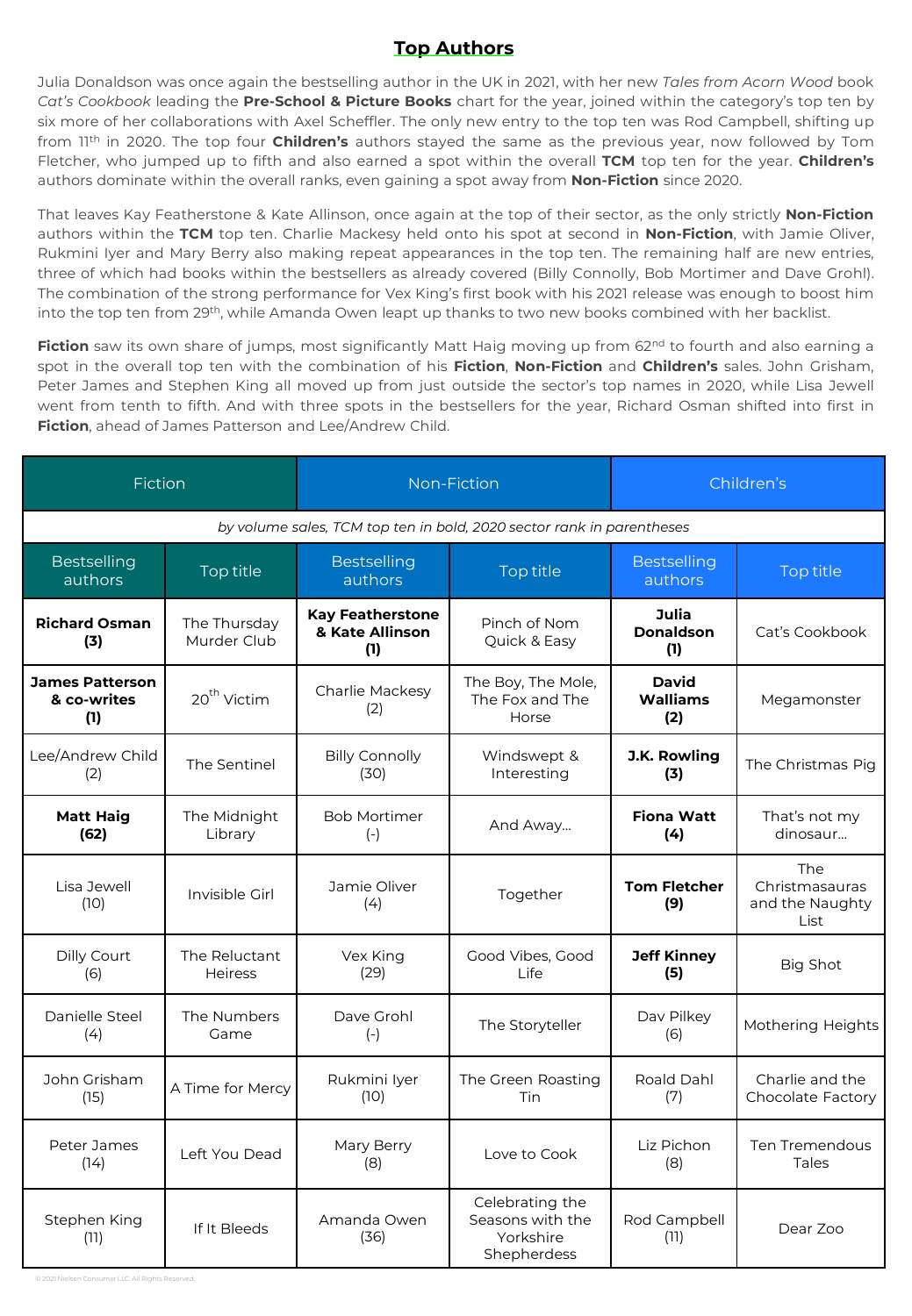### **Genre Trends**

#### **Fiction**

Following on from the strong performance of **Fiction** in 2020, we once again saw widespread success for the sector throughout 2021. Of the available 42 weeks, 26 increased by more than £1m against the same weeks in 2019, and eight of the 26 weeks available to compare to 2020 did the same. Both volume and value sales grew 20% compared to 2019, with a more moderate 5% value and 3% volume increase vs. available 2020 data. Based on the 42-week span, **Fiction** volume sales reached 48m, with value sales hitting their highest point since 2010, at £362m, which actually surpasses full-year sales from 2013 to 2019 even without the first ten weeks of the year.

Only two categories fell short of 2019, with **Short Stories & Fiction Anthologies** and **Horror & Ghost Stories** declining by 1% and 2% respectively by value, although the former did improve on its 2020 sales. The four largest categories – **General & Literary Fiction**; **Crime, Thriller & Adventure**; **Science Fiction & Fantasy** and **Romance & Sagas** – achieved double-digit percent growth across both measures, with the next category in the list, **Historical & Mythological Fiction**, seeing more moderate growth rates (+6% value on 2019) but still enough of an increase to set a new lifetime high. However, 2021 has to settle for second-best when it comes to **Romance & Sagas**: pandemic escapism wasn't enough to supplant the 2012 summer of *Fifty Shades*.

The largest increase in actual sales came from **Crime, Thriller & Adventure**, with 2.6m more books bought, adding up to an additional £16m compared to 2019 for total sales of 16m and £106m, but it was **Graphic Novels: Manga** with the largest percent increase, more than doubling since 2019. In fact, all of the **Graphic Novels** subcategories had impressive years: even with incomplete data against full years, both **Manga** and **Non-Fiction & Literary** had their highest year on record, **General** its fifth-highest and **Superheroes** its third, collectively giving **Graphic Novels** overall a lifetime peak.

#### **Trade Non-Fiction**

While **Fiction** largely kept apace with 2020, **Non-Fiction** seemed to struggle more throughout the year, but echoing back to the beginning, this reflects more on how extraordinary 2020 was, not necessarily on a waning interest in **Non-Fiction**. Excluding 2020 from the picture, **Trade Non-Fiction** value was only short of 2006 and 2007 when comparing the 42-week span, and at £663m, was actually ahead of full-year sales from 2012 to 2015. Volume sales for the 42 weeks tracked a little behind 2019, but only by 0.3% to 60m, compared to value growth of 3%. Only two sectors saw significant decline, with **Atlases, Maps & Travel** understandably still down on prepandemic levels (but one of the few areas to grow compared to 2020) and **Fiction Related Items** also posting double-digit percent decline for both measures. Four additional areas saw more moderate decline (by less than 3% in value): **Family, Health & Relationships**; **Literature, Poetry & Criticism**; **Politics & Government** and **Dictionaries & Reference**, with **Humour, Trivia & Puzzles** also dropping in value despite more books bought.

That's balanced by three areas experiencing double-digit percent growth for both volume and value: **Mind, Body & Spirit** (with the largest percent increase) and **Personal Development** both hit new lifetime highs, and **Leisure & Lifestyle** sales ranked only behind 2015, the peak year of adult colouring. **The Arts**, **Food & Drink**, **Religion** and **The World/Ideas/Culture** also reached their highest value on record when comparing the likefor-like 42 weeks, although **The Arts** and **Religion** did fall behind 2019 in volume terms. **Biographies & Autobiographies** similarly saw value growth despite volume decline against 2019, although volume sales were still ahead of 2012 to 2018, with value at its highest point since 2008. **Autobiography: The Arts** reclaimed its place as the largest **Autobiographies** subcategory, after **General** led for the past five years, and at £38m spent across 42 weeks, 2021 ranks ahead of full-year sales for every year apart from 2006, 2008 and 2010. For all of **Non-Fiction**, **Food & Drink: General** reigned as the largest individual category, at £46m, accounting for more than half of the **Food & Drink** sector for the first time since 2017 and driving the cookery growth, as the other categories fell short of 2019 (apart from **Other Beverages**, apparently lots of tea and cocktails got everyone through 2021). The remaining subject areas (**History & Military**, **Sport** and **Transport**) all grew in volume and value, with particularly strong increases for **Regional History** and **General Sport & Fitness Training**.

Four individual product classes more than doubled in volume sales compared to 2019: **Psychic Powers & Parapsychology**, **Biography: Royalty** (both of which doubled in value as well), **Astrology & Fortune-telling** and **Law, Citizenship & Rights**. Overall, half of the **Trade Non-Fiction** categories experienced growth across both measures, with the already mentioned **Autobiography: The Arts** and **Food & Drink: General** seeing the largest actual sales increases of £18m and £14m respectively, followed by **Self-Improvement: General** (+£5m); **Handicrafts, Arts & Crafts** (+£4m) and **Natural History: General** (+£3m).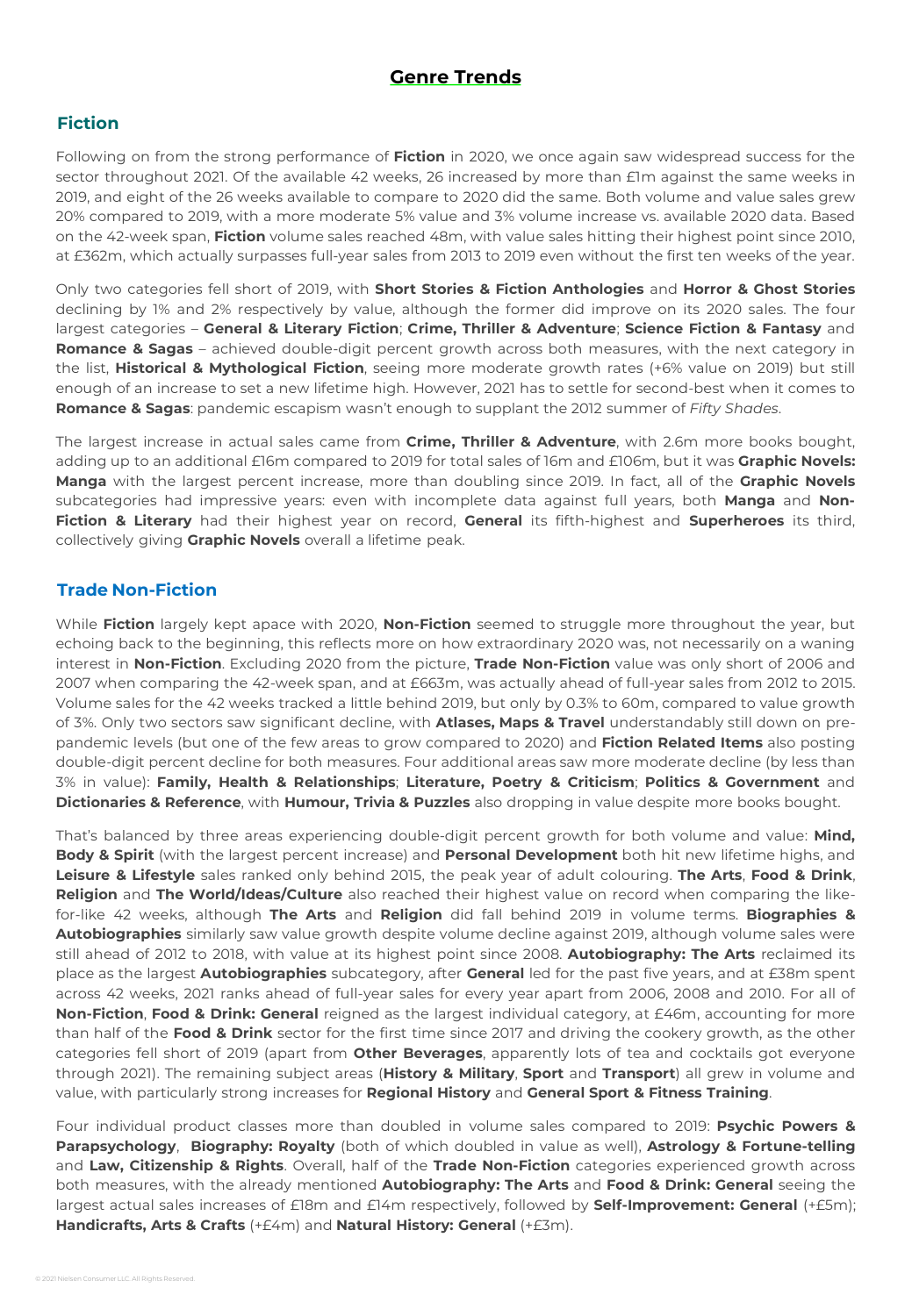#### **Specialist Non-Fiction**

**Specialist Non-Fiction** didn't see as much success as **Trade** in 2021, with overall sales tracking behind 2019 for the available weeks, although only by 1% in value to £122m and 2% volume to 6.7m (but a more significant 7% and 6% decline against 2020). A few subject areas resisted that decline, including **Social Sciences**, which took over from **Management, Business, Economics & Industry** as the largest area of **Specialist Non-Fiction**. Despite overall decline for **Business** books, the largest category of **Management & Business: General** did increase compared to 2019, along with **Finance & Accounting**. **Medicine** and **Philosophy & Psychology** stayed ahead of 2019, as they did in 2020, now joined by **Geography, Environment & Agriculture** in growth. A big reason for the growth in **Social Sciences** was **Education & Teaching** increasing by more than £1m, along with **Gender Studies/Gay & Lesbian Studies** more than doubling in value and strong growth for **Sociology & Anthropology**, while **Medical Nursing & Ancillary Services** and **Psychiatry & Clinical Psychology** drove the **Medicine** growth and both **Psychology** and **Philosophy** grew.

#### **Children's, Young Adult & Educational**

As mentioned at the start, the **Children's, Young Adult & Educational** sector hit record heights in 2021, with 60m books adding up to £372m in the available 42 weeks, nearly £50m ahead of the 2019 equivalent. If we compare the 42 weeks of 2021 to previous full years, **Children's** value sales rank only behind 2016 to 2019, trailing the peak 2019 by £15m. The only areas to significantly decline in 2021 were educational categories, with **Reference & Home Learning**, **Children's Dictionaries** and **School Textbooks & Study Guides** (apart from **Vocational)** all down across both measures. Additionally, volume sales of **Children's Maps & Atlases**, **Children's Annuals** and **Children's Fiction** fell short but all three did manage to increase in value. **Children's Fiction** actually saw one of its highest-earning years, despite fewer books being bought.

And joining them with value growth is everything else! A number of categories achieved their highest year yet: **Novelty & Activity Books**, **Picture Books**, **Children's Comic Strip Fiction & Graphic Novels**, **Children's General Non-Fiction** and **Young Adult General Interest & Leisure** saw more money spent in the 42 weeks of 2021 than any full year on record. While not quite at that impressive level, **Pre-School & Early Learning** and **Children's General Interest & Leisure** surpassed 2019 on the 42-week like-for-like basis, with **General Interest & Leisure** second only to 2014 (the *Minecraft* year), and **Young Adult Fiction** exceeded full-year sales from both 2018 and 2019.

For the 26 weeks that we can compare to 2020, **Children's** books did track slightly behind, only by 0.1% in volume and 1% value, but many of the high-performing categories defied that, with double-digit percent growth for value sales of **Novelty & Activity**, **YA Fiction**, **Comic Strip Fiction & Graphic Novels**, **Annuals** and **YA General Interest & Leisure**.



#### **Top Publisher Performance**

The top ten publishers remained the same in 2021 as in 2020, with just a couple of shifts in the rankings: Simon & Schuster jumped ahead of both Bonnier and OUP after gaining 0.5% of the market, and Bonnier moved back ahead of OUP after the reverse happened in 2020. Collectively the top publishers lost 1% of **TCM** value since 2020, with those beyond the top ten accounting for 40% of sales.